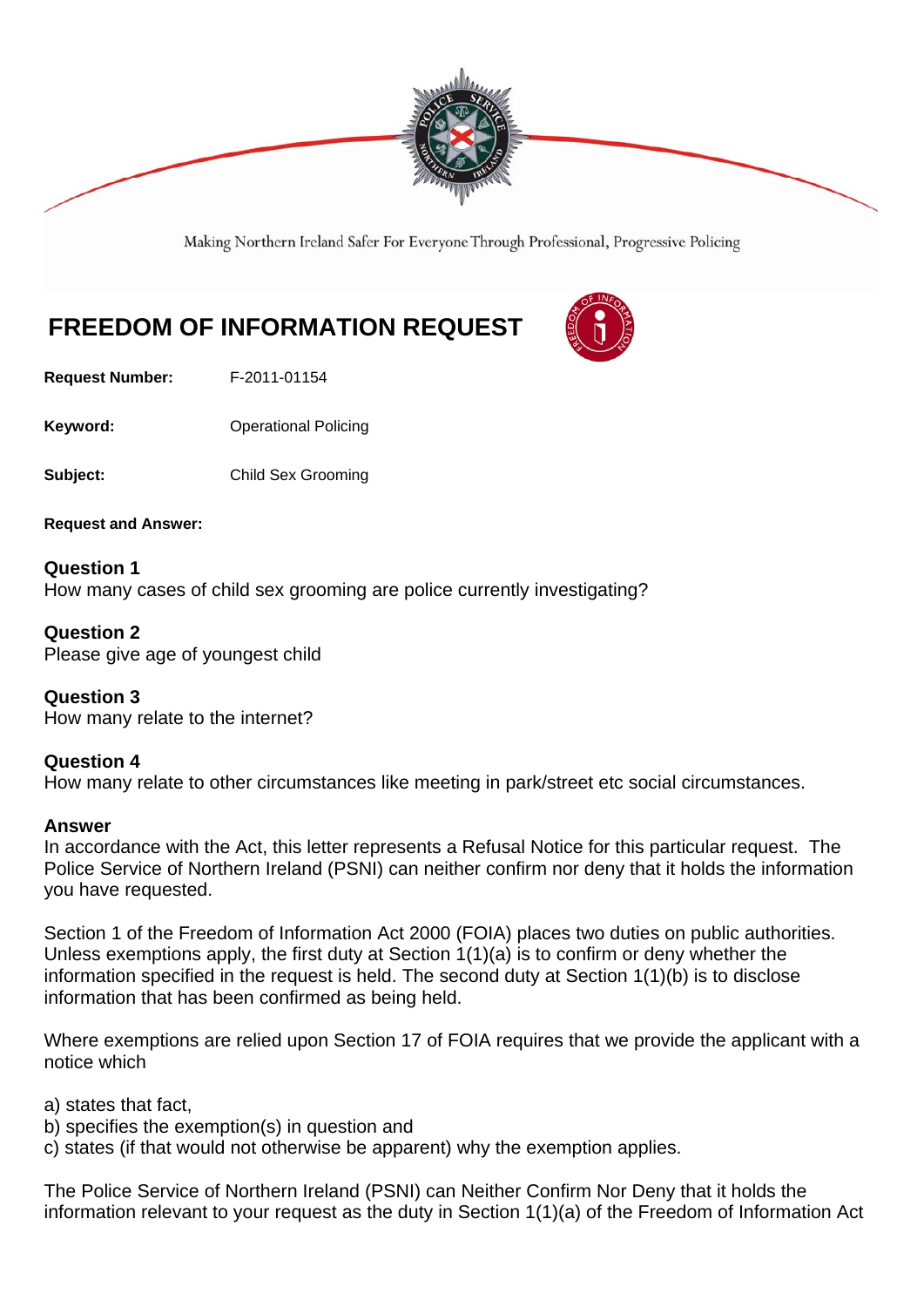2000 does not apply by virtue of the following exemptions:

Section 23(5) Information supplied by or concerning certain Security Bodies; Section 30(3) Investigations Section 31(3) Law Enforcement.

Section 23 is a class based absolute exemption and there is no requirement to consider the public interest test in this area.

Section 30 is a class based qualified exemption and consideration must be given as to whether there is a public interest in neither confirming nor denying the information exists is the appropriate response.

With Section 31 being prejudice based and qualified there is a requirement to articulate the harm that would be caused in confirming or not that the information is held as well as carrying out a public interest test.

## **Harm**

To confirm to the world whether or not the PSNI currently have any ongoing child sex grooming investigations would reveal investigative activity relating to these sensitive investigations.

It is publicly acknowledged that the Child Exploitation and Online Protection (CEOP) Centre focus on eradicating the sexual abuse of children either directly or in partnership with local and international forces.

CEOPS falls under the remit of the Serious Organised Crime Agency which is an exempt body as detailed within Section 23(3). Confirming or denying the existence of whether information is held which relates to CEOPS investigations does not arise if compliance with s1(1)(a) would involve the disclosure of any information which was directly or indirectly supplied to the public authority by, or relates to, CEOPS.

## **Public Interest Test**

## **Section 30 and Section 31**

## **Factors favouring confirmation or denial**

The Police Service is charged with enforcing the law, preventing and detecting crime and protecting the communities we serve and there is a public interest in the transparency of policing operations to ensure investigations are conducted appropriately.

## **Factors against confirmation or denial**

Modern-day policing is intelligence led and the Police Service share information with other law enforcement agencies as part of their intelligence gathering process. To confirm or not whether the PSNI hold any information relating to any current grooming investigations which may or may not be taking place would hinder the prevention and detection of crime and undermine the partnership approach to investigations and law enforcement.

## **Balancing Test**

Irrespective of whether information is or isn't held, public safety and the ability to deliver effective law enforcement is of paramount importance to the Police Service. Confirmation or denial of whether information is held would undoubtedly compromise both law enforcement and health and safety of an individual. Therefore, at this moment in time, it is our opinion that for these issues the balancing test for confirming whether or not any information is held by PSNI is not made out.

No inference can be taken from this refusal that the information you have requested does or does not